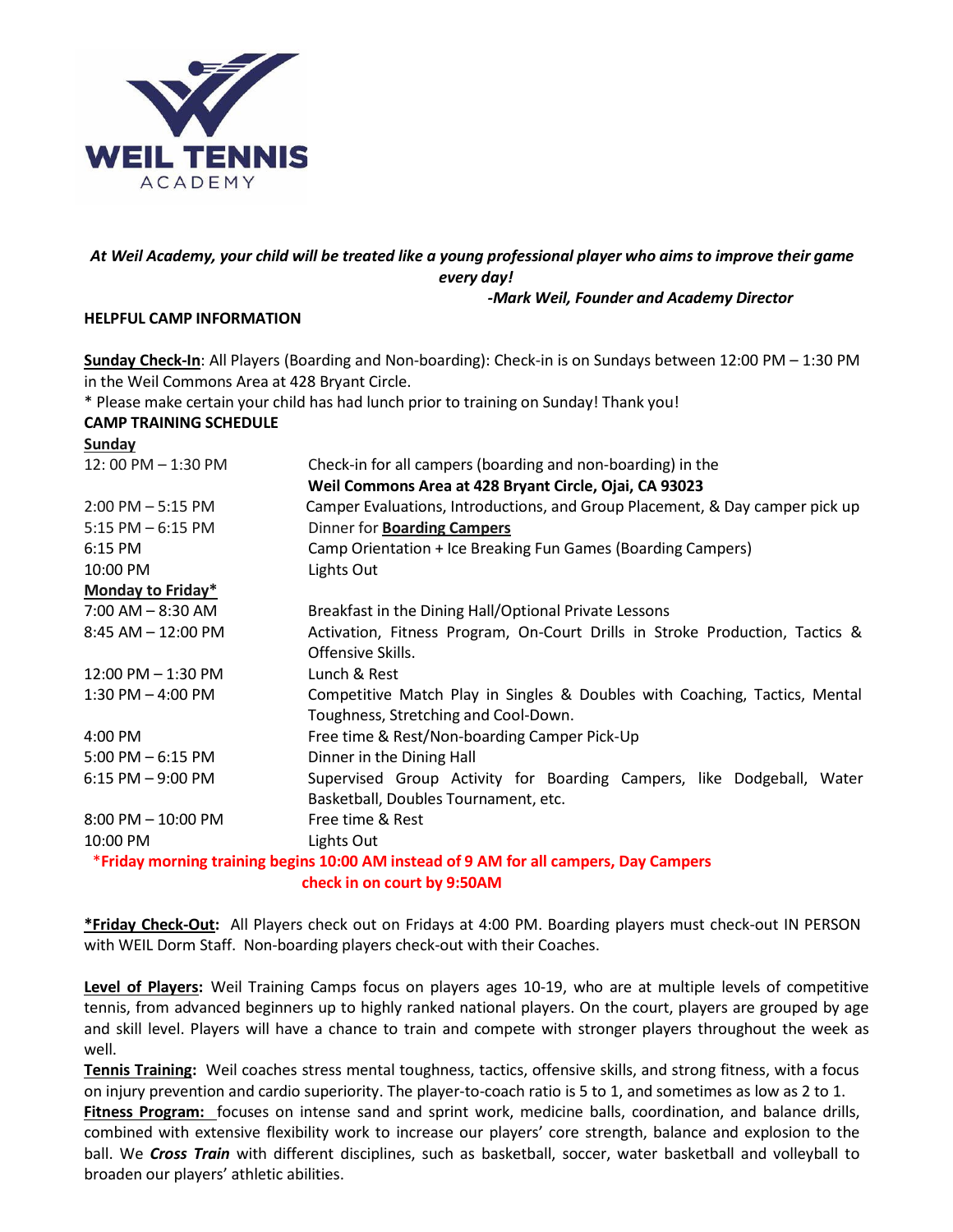**Weil's International Coaching Staff:** Weil employs full-time, certified, high-performance coaches from around the world who are in residence all year round. Our Coaching Staff, from Spain, Bulgaria, France, Egypt, Portugal, England, Australia, Japan, Venezuela, and the USA is the best team of coaches in the world. You can see their bios on our website at [http://www.weiltennis.com/Weil\\_Academy\\_High\\_Performance\\_Coaching\\_Staff.htm.](http://www.weiltennis.com/Weil_Academy_High_Performance_Coaching_Staff.htm)

**World-Class Training Facility:** Weil Tennis Academy (a five-acre, world-class, tennis training facility) combines its own facilities with the Ojai Valley Athletic Club and has 17 championship tennis courts on site, as well as 8 hard courts at the famed Libbey Park one block from Weil. Weil/OVAC also boasts two full state-of-the-art gyms, a professional lap pool, and a large recreational pool, two Jacuzzis, Steam Room, Aerobics/ Yoga studio, a beach volleyball court, and a full-service café for smoothies/snacks.

**Weekend Tournament Travel:** What sets the Weil Tennis Training Camps apart from other academy programs is Weil Coaches take our campers to Southern California tournaments every weekend of the Summer. If you would like your child to participate in a tournament while they at Weil this Summer, please let the office know at the time of registration and we will enter your child to play. To participate in USTA sanctioned tournaments, your child must have a USTA Membership. You may purchase one at: [www.usta.com \(](http://www.usta.com/)COVID may affect tournament availability/ travel)

**Optional Private Lessons:** Private lessons are available with our full-time Head coaches, Assistant coaches, and Fitness coaches. Please refer to our "Private Lesson Fees" at the end of this information sheet. All lessons must be paid in advance.

**Dormitory Facilities:** Weil has a separate Girls' Dormitory and a Boys' Dormitory on our campus. We accept 70 boarding campers per week, and they are always supervised. The dorms have coin laundry facilities, internet, and a comfortable lounge. All campers have at least one roommate and every room come with beds, dressers, a separate air conditioning/heating unit. Boarding Campers are not allowed to drive their own cars to camp.

**Boarding Camp Activities:** After tennis training each day, the counselors organize fun activities for the campers such as ping-pong tournament, water basketball, soccer, miniature golf, bowling, board game night, movie night, doubles tournament, etc.

**Dining:** The dining hall for the players is located on the main floor of the Girls' Dormitory. Our personal Chef and his assistant prepare meals for the players **Sunday Dinner thru Friday Lunch.** Our menus are designed to provide nutritious and balanced meals. A sandwich bar, salad bar, and fruit bar are available at every meal. Fresh fruit is available for snacks throughout the day. **Please advise the office if your child has any special dietary needs or allergies. (Please note campers who stay in camp through the weekend/tournament need to account for meals)**

**Emergencies**: In the event of extreme emergencies, the Ojai Valley Community Hospital is within five minutes by car from the Weil Campus, and Weil Staff is equipped to handle these emergencies, if necessary. Medical Forms are kept in the office in case we need to take your child for treatment.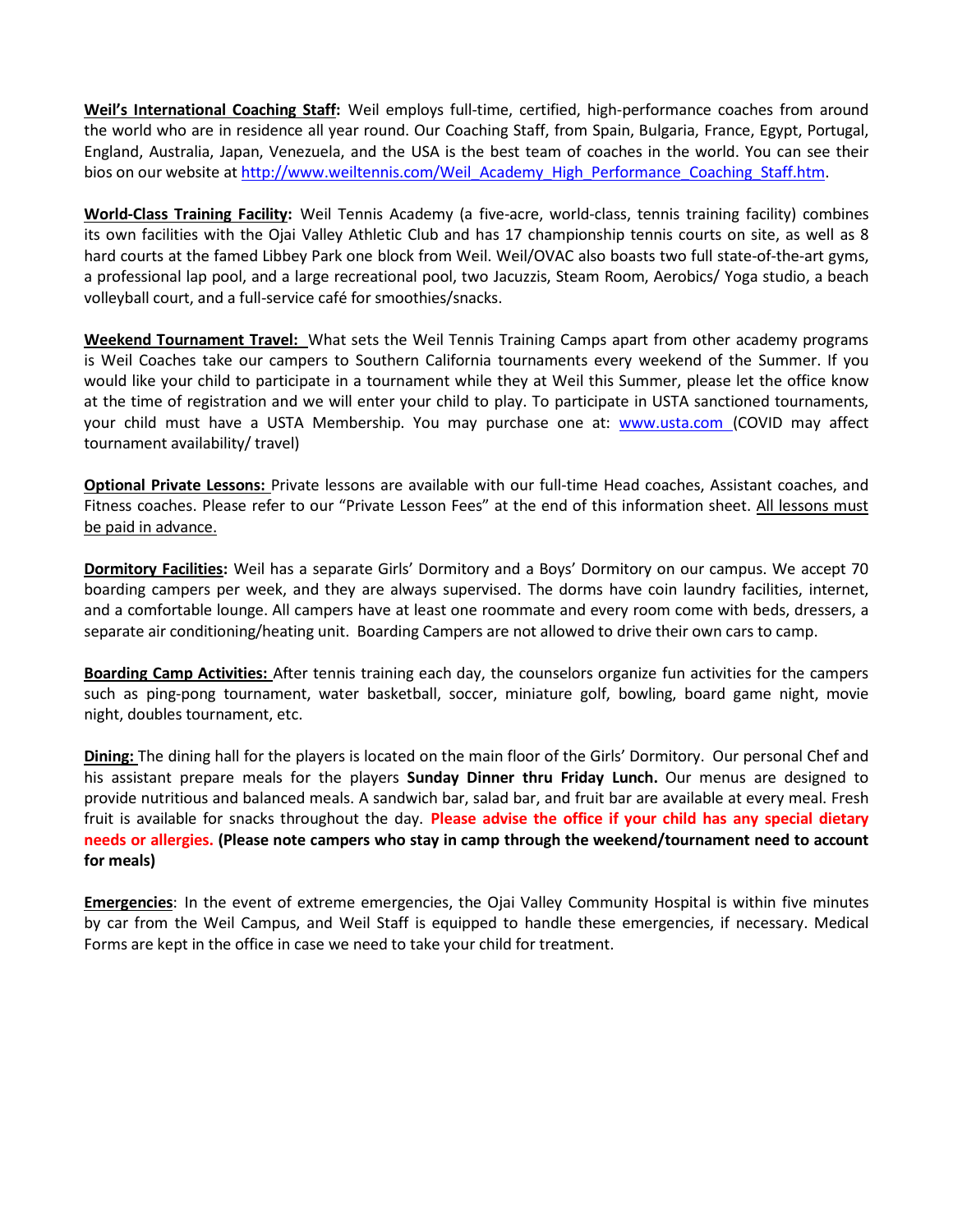#### **General and Important Information:**

| Weil Tennis Academy | Ojai Valley Athletic Club |
|---------------------|---------------------------|
| 428 Bryant Circle   | 409 Fox Street            |
| Ojai, CA 93023      | Ojai, CA 93023            |
|                     | 805-646-7213              |

Weil Administrative Office Hours are Monday to Friday from 8 :30 Am to 5 :00 pm Office : (805) 640-3413 Fax : (805) 640-1682

On weekends, call the Dormitory Staff for assistance at : **Boys' Dorm Counselor Cell :** (805) 794-7520 **Girls' Dorm Counselor Cell:** (805) 794-7519

#### **What You Need to Bring:**

| Pillow                                                                | Racquets (2 or 3)                                   |  |  |
|-----------------------------------------------------------------------|-----------------------------------------------------|--|--|
| Fitted sheet for Twin Mattress/ Blanket                               | Strings (2 or 3 extra sets)                         |  |  |
| (Sleeping bag instead of sheet/blanket optional) Quarters for laundry |                                                     |  |  |
| Personal toiletries                                                   | Towels (On & off-court)                             |  |  |
| Wristbands, grips, dampeners, etc.                                    | Watch / Alarm clock / phone and chargers            |  |  |
| Tennis apparel / casual wear for evenings                             | Swimsuit, beach towel, sunscreen                    |  |  |
| Socks; Tennis, Running & Casual Shoes                                 | Spending Cash - We recommend \$100 per week for off |  |  |
| Hats and/or visors                                                    | Campus activities + Café Bar (Optional)             |  |  |

#### **WE ARE NOT RESPONSIBLE FOR ANY ITEMS LOST OR LEFT BEHIND AT CAMP**

#### **How to Get to the Weil Tennis Academy:**

From Highway 101 North or South, take Highway 33 North. Continue through Casitas Springs, Oak View, and through downtown Ojai. Turn right from Ojai Avenue (Hwy 33 turns into Hwy 150) onto Fox Street, which dead ends into the Ojai Valley Athletic Club. Continue through the parking lot to the Weil Academy at 428 Bryant Circle. OR you can take a right on Fulton Street from Ojai Avenue, and you will run into Bryant Circle and Weil Academy at your first Stop Sign.

#### **Travel:**

Weil Tennis Academy will shuttle kids to and from the Ventura Holiday Inn, or the Amtrak Train Station in Ventura on the first and last days of camp ONLY. Please complete the "Travel Plans Form" in your camp forms no later than one week before camper's arrival/departure.

#### **Airports**

Santa Barbara Airport (SBA) - Approximately 45 minutes - 1 hour Burbank Airport (BUR) – Approximately 1 hour, 15 minutes Los Angeles Airport (LAX) - Approximately 1 ½ - 2 hours

#### **Shuttle Services**

Ventura County Airporter: 805-650-6600 or [www.venturashuttle.com](http://www.venturashuttle.com/) LAX to/from Holiday Inn Express in Ventura Dutch Private Service: 805-340-6850 o[r dutchdetail@yahoo.com](mailto:dutchdetail@yahoo.com)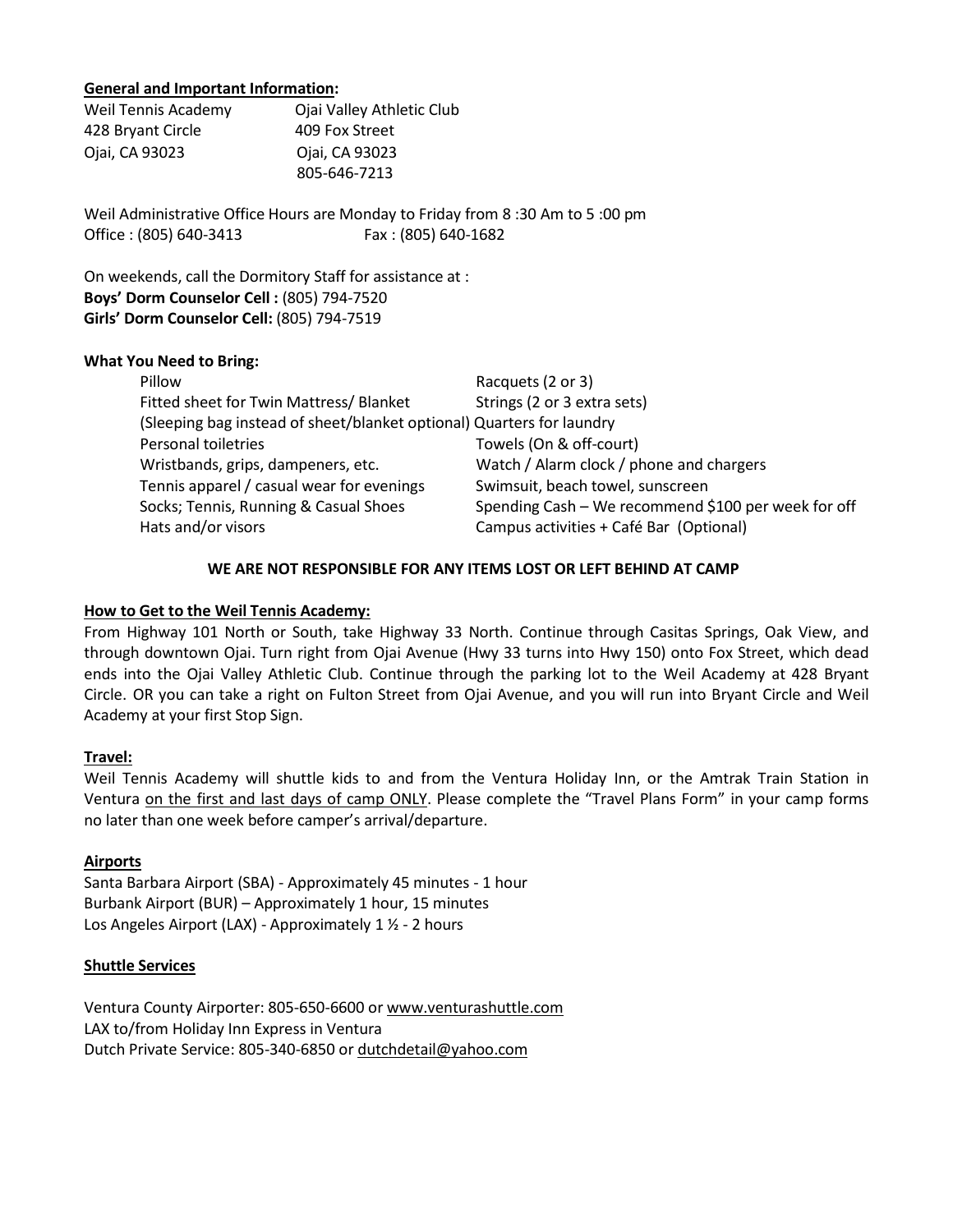## **PRIVATE LESSON FEES**

## **Tennis**

**Head Coaches:**

\$140.00 per 1-Hour Lesson \$675.00 for a Package of 5 Lessons (\$135.00 per hour) \$1,300.00 for a Package of 10 Lessons (\$130.00 per hour)

## **Assistant Coaches:**

\$95.00 per 1- Hour Lesson \$450.00 for a package of 5 lessons (\$90 per hour) \$850.00 for a package of 10 lessons (\$85 per hour)

## **Fitness**

\$100.00 per 1 Hour Lesson

\$200.00 – High Performance Fitness Package - includes Individualized Take-Home Fitness program (See next page for more info)

## **Mental Toughness**

\$250- Rookie Package per week \$450- Pro Package per week (See next page for more info)

# **ALL LESSONS MUST BE PAID IN ADVANCE & ARE NON-REFUNDABLE. NO LESSONS WILL BE GIVEN UNLESS PAID FOR.**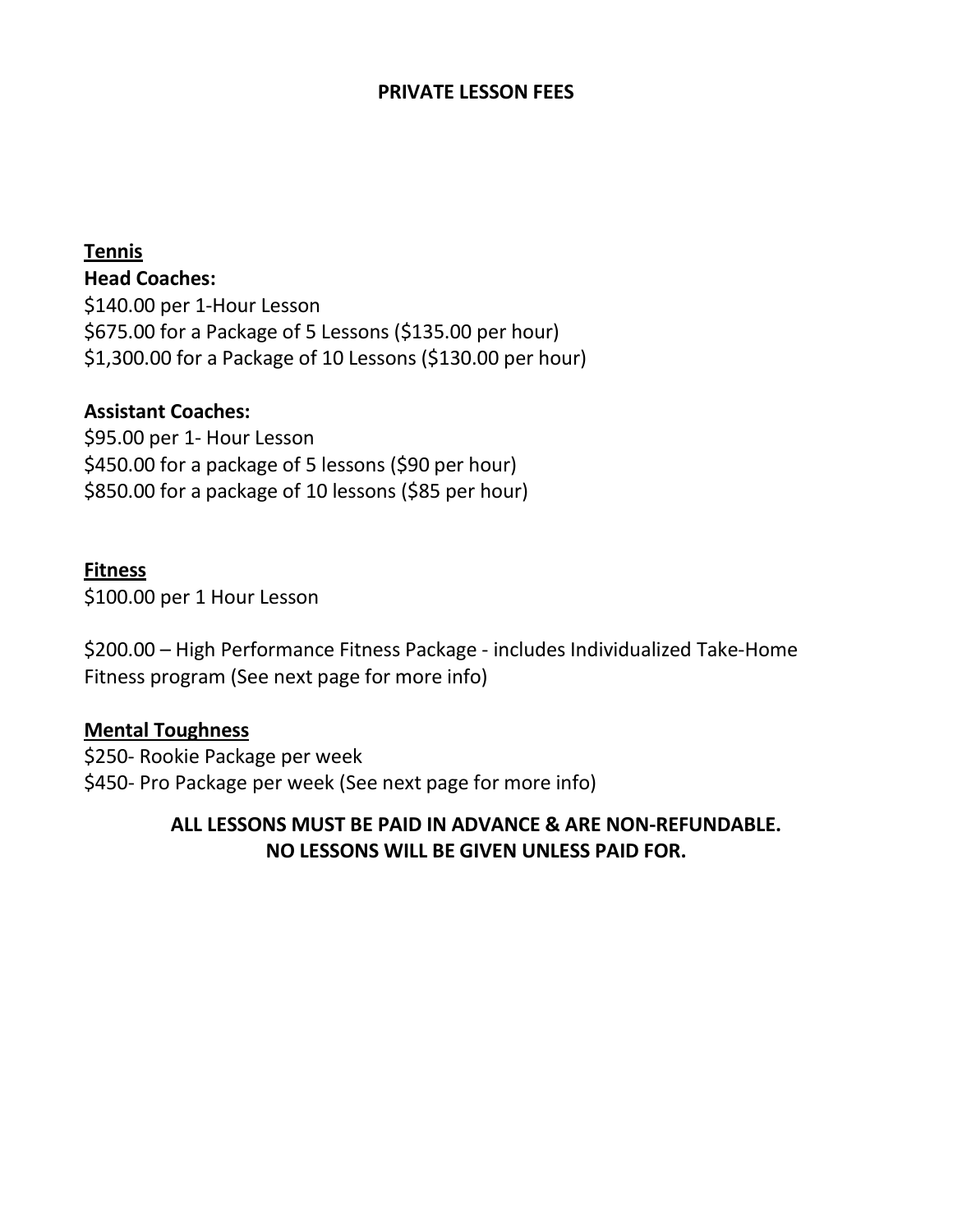#### **Summer High Performance Fitness Package**

Summer High Performance Fitness Package This package is for players who are highly motivated and want to make a dramatic difference in their training while they are at Weil Tennis Academy. Players involved in this program will have the opportunity to follow ultra-customized and individualized fitness training under the supervision of Coach Gio, Fitness Director at the Weil Tennis Academy. They will train in groups of 3 max players, which will give Coach Gio the opportunity to be more specific and provide more attention to the players. These training sessions will last 1h and be 2 times per week. This small group training is the most efficient way to train for tennis because it allows the players to work on their strength, power, speed, agility, endurance, and flexibility which are necessary if they want to reach their top level. This kind of training on a regular basis will give optimal results to each of the players. These sessions will also allow for plenty of time to work on injury prevention and recovery, which should be taken very seriously if a player wants to achieve his/her goals. Pre-habilitation exercises, core strength and stretching are often neglected by players and this setting allows for all these areas to be worked on a weekly basis which will in turn help the coach keep the players as healthy as possible. Players who sign up for this package will also receive a more specific Fitness Evaluation at the end of their training time at Weil Tennis Academy that will allow for a more specific and individualized fitness program. Each player will then receive a mobility and corrective exercises routine to take home which will allow them to keep working on their goals. The mobility routine will come with instructions and illustrations to make it as easy as possible to follow. With this performance package, players will have the best fitness training experience possible, with customized sessions that will work on strength, power agility, speed, endurance, flexibility, and recovery. This is what is included in the performance package:

- 2 1 hr. sessions per week in groups of 3 max before or after practice
- Specific and complete Fitness Evaluation for tennis + mobility and corrective exercises routine to take home
- Best attention and fitness training during their time at the academy
- Cost: \$200 per week

For more information, please contact [giovanna@weitennis.com](mailto:giovanna@weitennis.com)

### **TAP Mindset Mental Coaching Program**

Our TAP Mindset Package, a creative and effective mental toughness & focus enhancement program to dramatically improve performance, your child can choose to participate in this summer at Weil Academy. This package is only for players who are highly motivated and want to exploit their full potential while they are at Weil Academy this summer by training the most important performance element they possess: THEIR MINDS. Together with your child, we will design a personalized mindset program with a plan of action with specific goals, creating good habits on and off the court and practicing different mindfulness practices such as : meditation, visualization, yoga, breathing exercises to stay present and aware so they can get more quality and efficient practices by staying focused for longer and longer periods of time. We will also work on understanding each player's strengths and weaknesses and create a plan (the process) of action to face different pressure situations during competition with the confidence to trust their process. We will guide their process each day at Weil with daily personal tracking and small group sessions.

Each player will receive a TAP Manual with a Personalized Program to work with while they are at Weil, and to take home with them, which will allow them to keep working on their mental strength for 12 total weeks. These programs will be tennis specific and individualized to the player's needs. It will come with instructions and illustrations to make it as easy as possible to follow.

This is what is included in the TAP ROOKIE package:

- 5 sessions of 30 minutes (Introduction + 2 days before and after practice)
- TAP Manual with specific mental program for 12 weeks to take home
- We teach you how to use the manual and follow up with your progress